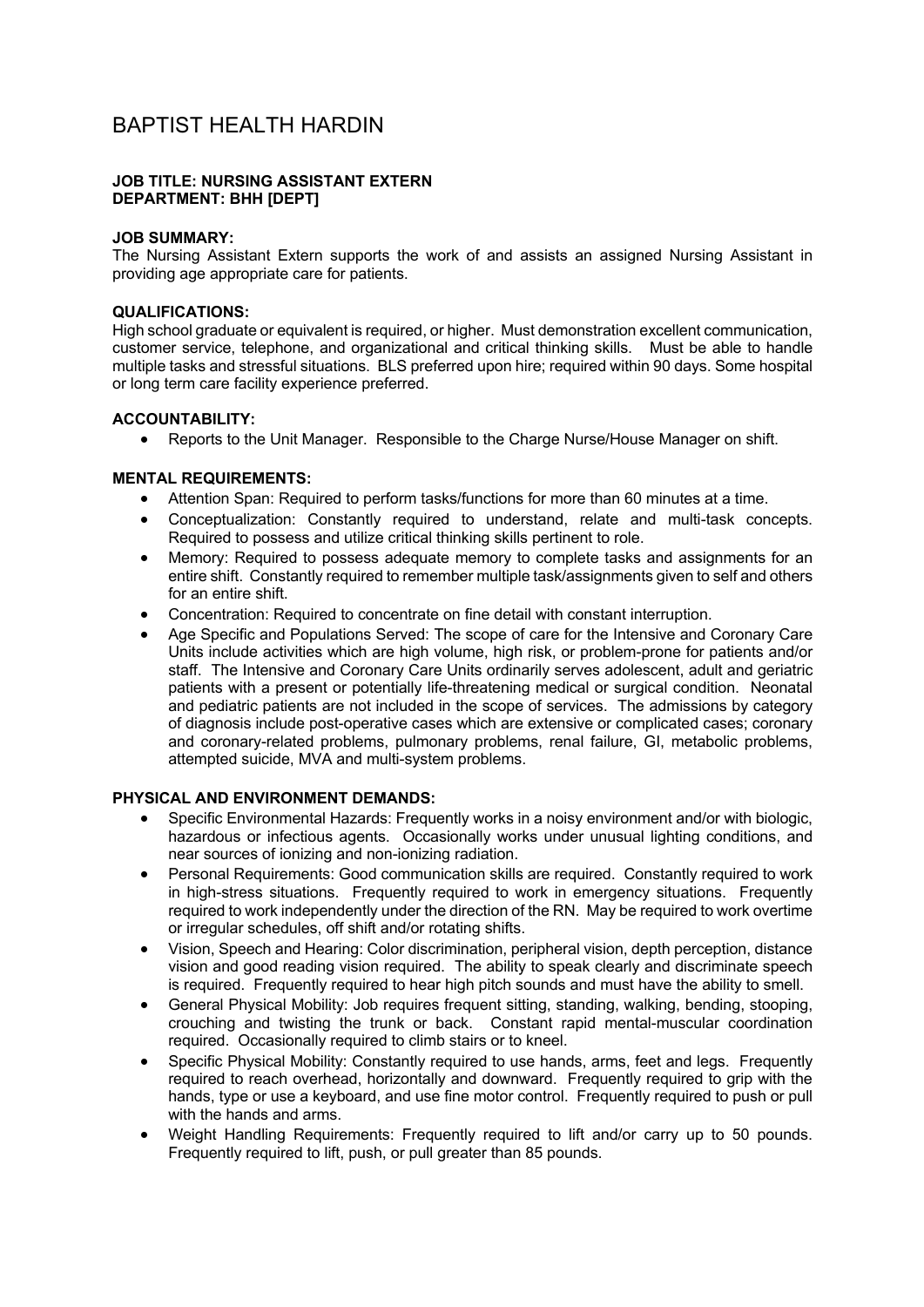• Chemical Hazards: Occasionally required to work with toxic and /or irritating chemicals, hazardous drugs, dust, powders, sprays, mists, vapors, and fumes.

# **ESSENTIAL FUNCTIONS:**

 $CT = Critical Thinking T = Technical$ 

 $IP = Interpersonal \tE = Education$ 

#### **UNIT SPECIFIC ESSENTIAL FUNCTIONS:**

- 1. Inventories and accurately documents all patient personal belongings upon admission, transfer and discharge. T
- 2. Assists patients with personal hygiene, including as showering, bathing, shaving, shampooing, perineal-care, catheter care and oral care T
- 3. Provides skin care according to the skin care policy as indicated by the patient's condition or as directed by the nurse. T
- 4. Transports patients as assigned. T
- 5. Makes multiple attempts to assist patients with meals/feedings. T
- 6. Turns and positions patients every 2 hours as indicated, using proper body mechanics. CT,T
- 7. Routinely empties and cleans bedside commodes, urinals, emesis basins, etc. T
- 8. Promotes family centered care by, including the patient, family and significant other as appropriate. IP
- 9. Takes and records vital signs accurately within established time frame, including blood administration. T
- 10. Prepares patient for procedures and surgery per policy, including preprocedure bathing, securing dentures/assistive devices and monitoring post-procedure vital signs. C,T
- 11. Works as a team member to answer call lights promptly and provide appropriate interventions. IP,T
- 12. Notifies Nursing Assistant, RN or LPN of any observations that appear abnormal. CT
- 13. Assists RN's/LPN's and physicians with patient exams and treatments as directed. T
- 14. Obtain, stocks and/or transports supplies, including medications, kits and IV fluids as directed by the RN or LPN. CT,T
- 15. Immediately responds to bed alert alarms. CT,T
- 16. Adheres to universal precautions and follows isolation precautions when indicated. T<br>17. Maintains a safe and comfortable environment for patients and visitors. T
- Maintains a safe and comfortable environment for patients and visitors. T
- 18. Consistently performs hourly rounds to ensure patient safety and promote patient experience. T
- 19. Cleans patient care equipment after each use and weekly per policy. T
- 20. Decreases room clutter by avoiding overstocking, removing excess garbage and linens, etc. T
- 21. Performs and documents "close watch" and "safety watch" duties per policy.
- 22. Consistently documents care provided in the medical record. Medical record entries are timed correctly. T
- 23. Assists Nursing Assistant in collection of specimens. T
- 24. Assist Nursing Assistant in passing out and collecting food trays, ensuring patient receives appropriate diet and records intake/output accurately. T
- 25. Ensures safe care through pertinent and concise hand-off communication to other care providers when transferring care (shift to shift; between areas/departments; for breaks, etc.). IP
- 26. Demonstrates flexibility in accepting work assignments, including floating to other areas/units as needed. CT
- 27. Demonstrates effective time management skills by completing essential job functions within the assigned shift. T
- 28. Keeps Charge Nurse/Manager/Director well informed about significant issues, events or concerns. IP
- 29. Keeps self well informed by attending staff meetings, in-services and reviewing assigned reading (memos, minutes, policy updates, etc.) as required. E
- 30. Independently completes educational and job specific requirements (CBT's, PPD's, fit testing, etc.) per policy or as otherwise indicated. E